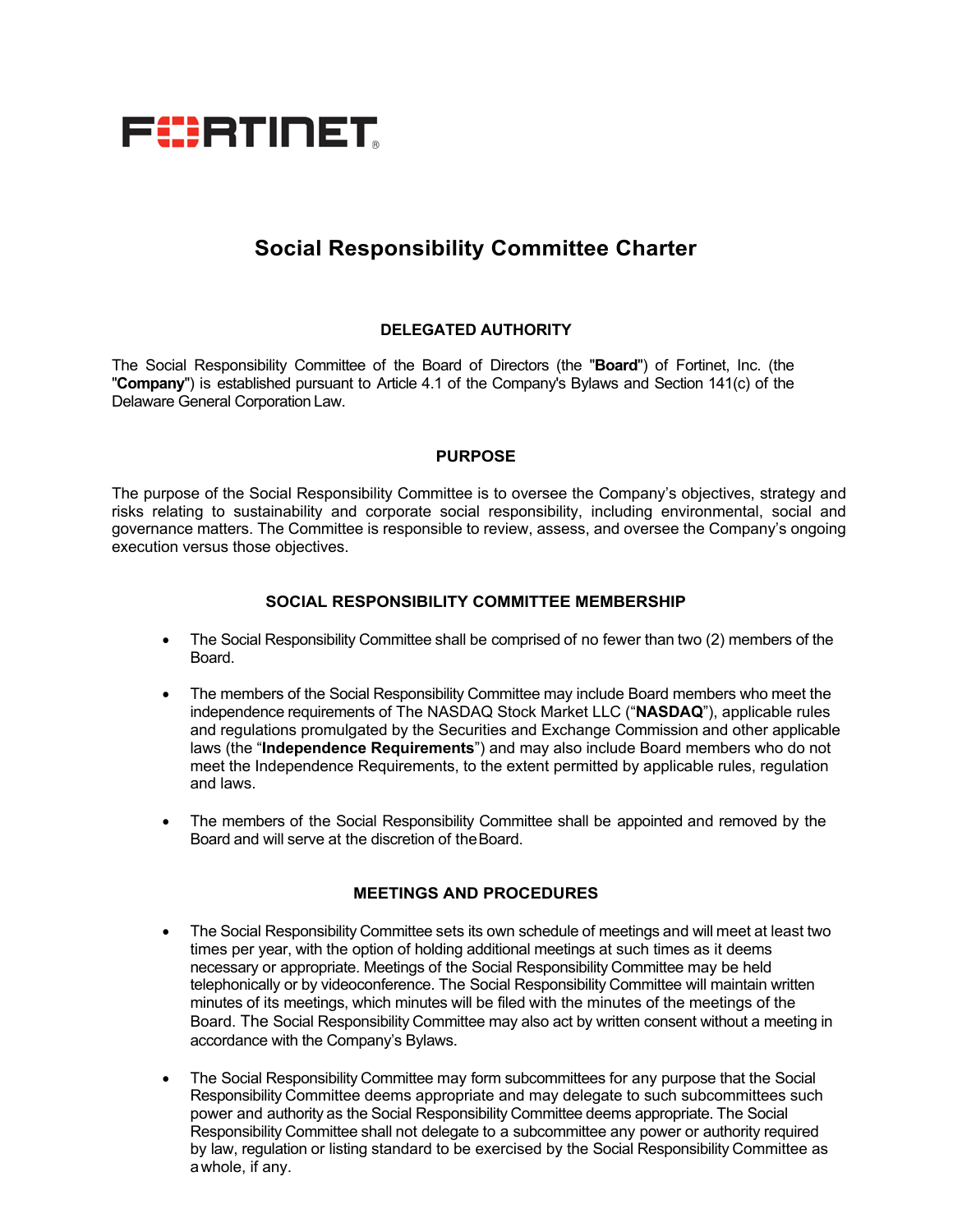- The Board may designate one member of the Social Responsibility Committee as its chairperson. If the Board does not designate a chairperson, a majority of the members of the Governance Committee may elect a chairperson of the GovernanceCommittee.
- Consistent with this Charter, the Social Responsibility Committee shall report to the Board regarding its activities and recommendations. If all Board members attend the Social Responsibility Committee meeting, then the Social Responsibility Committee shall not be obligated to report again the same information to the Board except as required for recommendations needed for Board approval.
- Members of the Social Responsibility Committee who are not Company employees shall receive such fees, if any, for their service as members of the Social Responsibility Committee as may be determined by the Board in its sole discretion. Such fees may include retainers or per meeting fees. Fees may be paid in such form of consideration as is determined by the Board. Members of the Social Responsibility Committee who are not Company employees may not receive any compensation from the Company except the fees that they receive for service as a member of the Board or any committee thereof.
- In performing its responsibilities, the Social Responsibility Committee shall have the authority to engage and obtain advice, reports or opinions from expert advisors, as it determines necessary, to carry out its duties.

## **SOCIAL RESPONSIBILITY COMMITTEE AUTHORITY AND RESPONSIBILITIES**

The following are the principal responsibilities of the Board's Social Responsibility Committee.

- Oversee the Company's priorities relating to Corporate Social Responsibility (CSR), including environmental sustainability and social contribution priorities, with the objective to make a meaningful substantive positive contribution to the Company's stakeholders and to lead in a positive and differentiated way in identified top priority initiatives.
- Oversee the development of key metrics and procedures to gauge progress toward achievement of top social responsibility and sustainability objectives and monitor and track the Company's progress against those objectives and execution/performance compared to specific objectives.
- Review and oversee the priorities, performance and social contribution, as they relate to social responsibility priorities, of Fortinet's overall philanthropic philosophy and plan, and its charitable giving policies and programs.
- Collaborate with, and oversee the Company's internal CSR Committee in setting top objectives, proper prioritization, and driving execution. It includes overseeing the contribution by any consultant specialized in sustainability issues and engaged by the Company.
- Periodically consider input from Fortinet stakeholders, including stockholders, as to CSR priorities, to align Fortinet's CSR priorities as deemed appropriate.
- Overseeing the Company's risks related to its sustainability and corporate social responsibility, including long-term trends and impacts that may affect the Company's business and main stakeholders. Identify public policies relating to material ESG issues that the Company needs to address and review them.
- Review and oversee the Company's communication and marketing plans related to its social responsibility leadership initiatives and achievements, including disclosure on the Company's CSR website, and review strategies to enhance the Company's reputation